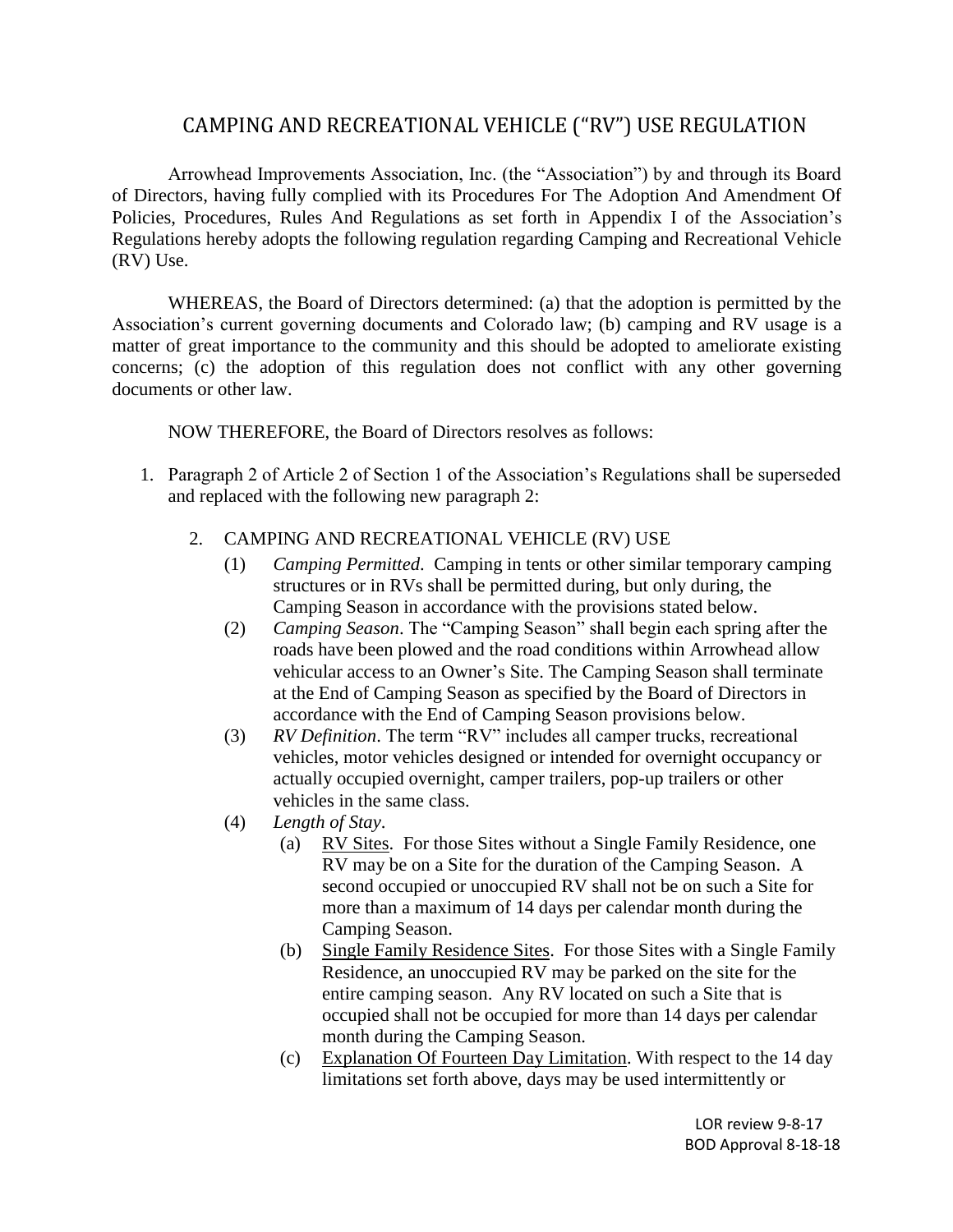consecutively but may not exceed 28 consecutive days over two calendar months. For example: an Owner may use the last 14 days of June and the first 14 days of July but then would not be able to use any additional days in June or July. Unused days within a calendar month may not be accrued, saved, nor transferred to other Sites.

- (d) Provision For Houses Under Construction. For a house under construction, one occupied or unoccupied RV is allowed on a Site for the Camping Season provided construction is actively taking place on a consistent basis.
- (5) *RV Registration Required*.
	- (a) An RV Registration Form is required to be completed for: (i) each and every day any second RV, occupied or unoccupied, is located on a Site which does not have a Single Family Residence, (ii) for each and every day of any occupancy of any RV located on a Site with a Single Family Residence, and (iii) each and every day any RV, occupied or unoccupied, is located on any Site where active Single Family Residence construction is taking place.
	- (b) A single RV Registration Form shall be completed for each Site for which an RV Registration Form is required as set forth above. All RV Registration Forms shall be completed on or before each day for which the form is required.
	- (c) The Site Owner shall provide the Association or its agents, including without limitation Arrowhead Patrol, with copies of all completed and maintained RV Registration Forms upon any oral or written request. The Site Owner is required to keep and maintain all completed RV Registration Forms for a given Camping Season and such completed forms shall be provided to Arrowhead Patrol, deposited in the box at the kiosk for the Association or mailed to the Association's office within 14 days of the end of the Camping Season.
- (6) *Special Events*. The location of additional RVs on a Site for, by way of illustration and not limitation, special events, shall only occur upon the prior approval of the Board of Directors upon a determination that the location of the additional RVs is of such a duration and nature that it will not unreasonably disturb the neighborhood.
- (7) *Exceptions*. Any Owner may apply to the Board of Directors for a reasonable exception to this regulation. An exception will be considered for any special and/or extenuating circumstances, including without limitation if the application of this regulation would result in undue hardship to a Site Owner. The Board of Directors may grant an exception in its sole discretion upon finding that such special and/or extenuating circumstances justify providing such an Owner with an exception; provided, however, that the Board of Directors cannot grant any exception from this regulation that would violate the terms of the Covenants.